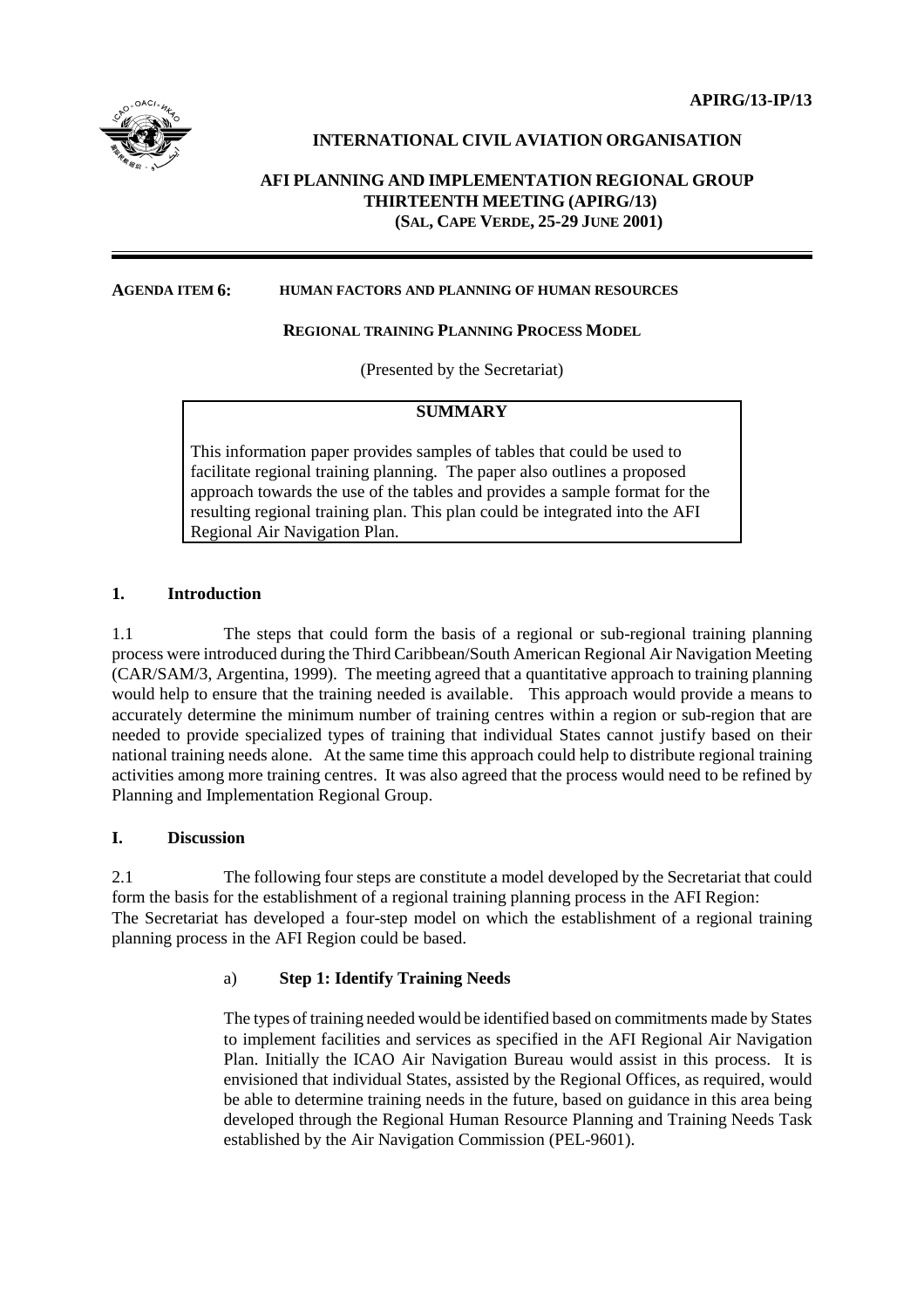#### b) **Step 2: Gather Information through Human Resource Planning Questionnaires**

Each State would identify the numbers of personnel needing specific types of training, based upon their national implementation plans. To obtain consistent and appropriate data from States, ICAO developed a questionnaire which includes a summary of the types of training needed to support the Regional Air Navigation Plan (Step 1 refers). ICAO would conduct regional human resource planning workshops for those States that may wish assistance in identifying the numbers of personnel required. States with well established human resource planning processes would be encouraged to participate in these workshops and contribute to the process through an exchange of ideas and experience.

### c) **Step 3: Determine the Requirement for Regional Training Capabilities**

States would complete the questionnaire (paragraph b) above refers) and forward it to the ICAO Regional Office accredited to them. The Regional Offices would prepare summaries of the training needs within the regions based on the questionnaires. The summaries would then be transmitted to an appropriate regional training planning body that would be tasked with analysing the aggregate of the regions' human resource development needs. This regional training planning body would also determine the minimum requirements for regional training capabilities based on both the overall training demand within a region and the characteristics of each type of training required.

### d) **Step 4: Formulate a Plan for Establishment of Specific Regional Courses**

APIRG would then use a State-to-State consultative process to formulate a plan for the establishment of regional courses within specific civil aviation training centres. The plan would not limit the number of training centres offering specific types of training. However, it would ensure that the human resource development capabilities within the Regions are sufficient to meet the training demand resulting from the AFI Regional Air Navigation Plan.

2.3 Appendix A, provides an example of the level of detail that could be used to communicate the major types of training needed to implement a Regional Air Navigation Plan (Step 1 refers). The major types of training needed to implement existing and future air navigation facilities and services are listed in this inventory. The types of training required are broken down in classifications. These are described below.

- a) *Foundation Training*. This type of training is required when the target population does not possess the underlying knowledge and/or skills needed to enter job-oriented training. For example, it may be necessary to provide foundation training in basic electricity to staff who will maintain airport lighting, if they do not already have basic electrical maintenance skills. Foundation training is frequently required in aviation as entry level personnel may not have previous exposure or knowledge of the aviation field.
- b) *Initial Training*. Initial training is the first job specific training that personnel receive to qualify for a specific aviation job within a category of jobs as defined by the ICAO job category numbers (see column two of Appendix A). For example, once a newly hired AIS staff member has completed foundation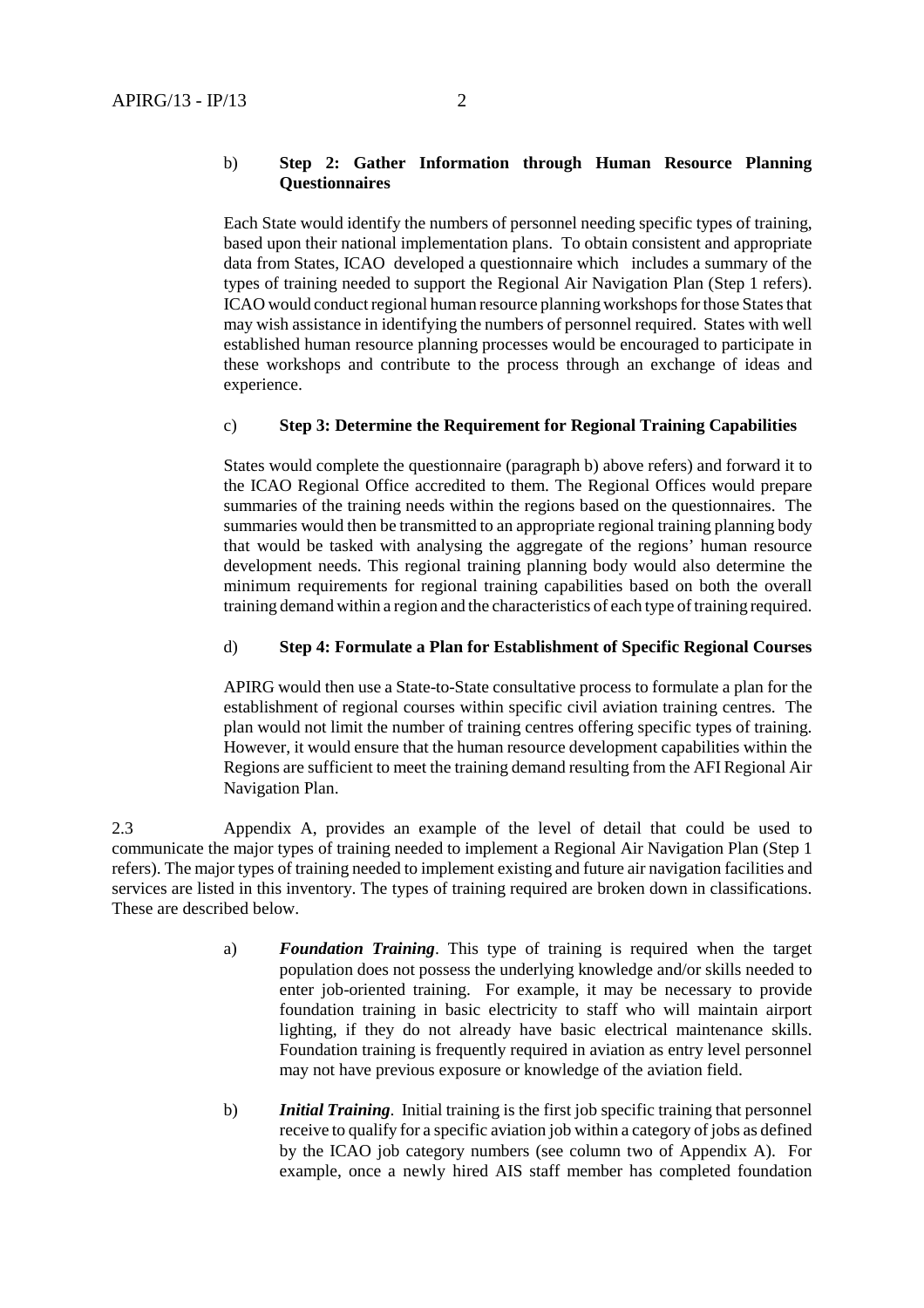training, the subsequent training required to qualify as an Aerodrome Officer would be considered initial training.

- c) *Transition Training*. This type of training is required to prepare a staff member to perform another job within a given category of jobs (i.e. ICAO job categories). For example, training a procedural approach controller to become a radar approach controller would be considered transition training.
- d) *Conversion Training.* This type of training is required for a qualified staff member in a specific job to obtain the skills required to use new procedures and/or technologies such as ICAO CNS/ATM systems.
- e) *Refresher Training*. Regular refresher training is provided to ensure that personnel maintain a skill and knowledge level needed to perform their jobs safely and in compliance with all established performance standards. Refresher and conversion training are sometimes combined to introduce new procedures and/or technologies.

2.3 The inventory of training needs shown in Appendix A is intended to illustrate the level of detail suggested to communicate the major types of training required to implement a Regional Air Navigation Plan. As such, the training needs indicated in Appendix A are examples and should not be considered the actual training requirements associated with the implementation of a specific Regional Air Navigation Plan.

2.4 Once the major types of training needed to implement a Regional Air Navigation Plan are identified (Step 1), this information would be incorporated into a questionnaire and forwarded to States (Step 2). A sample of the Projected Training Demand Questionnaire is at Appendix B to this working paper. The aim of the questionnaire would be to gather information from States concerning the projected number of trainees in specific types of training, based on their human resource plans, and then to compile this information into a report that would reflect the aggregate training needs of States within a region.

2.5 Column 4 of the table at Appendix B, Human Resource Planning Factors, is intended to advise States of any specific factors that may affect their human resource planning process and subsequent training demand. For example, the introduction of some new types of air navigation systems technologies may require old and new systems to operate in parallel for period of time.

2.6 A Planning and Implementation Regional Group would then consider the demand for regional training capabilities and agree to the establishment of regional courses within specific civil aviation training centres (Step 3 and 4). The results of the deliberations would constitute a Regional Training Plan. A potential format for a Regional Training Plan is at Appendix C.

# 3. **CONCLUSIONS**

3.1 The attached Inventory of Training Needs, Projected Training Demand Questionnaire and Regional Training Plan are provided to illustrate a potential framework and format for integrating a training planning component into the regional air navigation planning process. Further development of this process would be needed to ensure that it meets the specific needs of the AFI Region.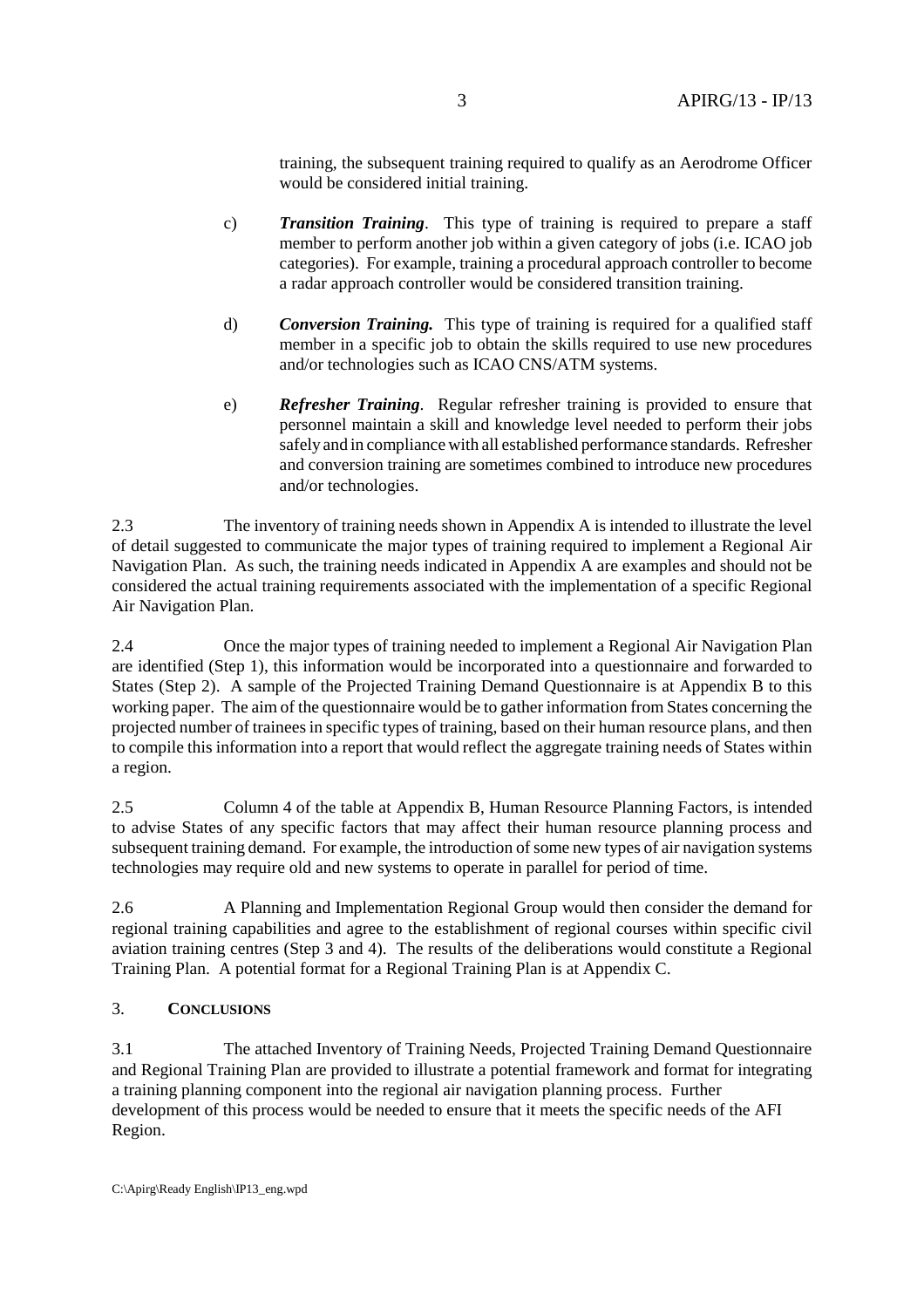## **ATTACHMENT A Page 4 of 8**

# **ATTACHMENT A TRAINING NEEDS**

| <b>ID Number</b>  | <b>ICAO</b>     | <b>Job Category</b>                 |
|-------------------|-----------------|-------------------------------------|
|                   | <b>Category</b> | and Type of                         |
|                   |                 | <b>Training</b>                     |
|                   |                 |                                     |
|                   |                 |                                     |
| 1                 | $\overline{2}$  | 3                                   |
| 5.06              |                 | <b>Conversion Training:</b>         |
|                   |                 | <b>AIS Automation</b>               |
| 6                 | 030             | Meteorological                      |
|                   |                 | <b>Assistant (WMO</b>               |
|                   |                 | Class IV)                           |
| 6.01              |                 | <b>Foundation Training</b>          |
| 6.02              |                 | <b>Initial Training</b>             |
| $6.0\overline{3}$ |                 | <b>Refresher Training</b>           |
| 6.04              |                 |                                     |
|                   |                 | Computer<br>Fundamentals            |
|                   |                 |                                     |
| 6.05              |                 | <b>Conversion Training:</b>         |
|                   |                 | <b>ATN Applications</b>             |
| 7                 | 030             | <b>Meteorological</b>               |
|                   |                 | Assistant/Briefing                  |
|                   |                 | Office (WMO Class III)              |
| 7.01              |                 | <b>Initial Training</b>             |
| 7.02              |                 | <b>Refresher Training</b>           |
| 7.03              |                 | Computer                            |
|                   |                 | Fundamentals                        |
| 7.04              |                 | <b>Conversion Training:</b>         |
|                   |                 | <b>ATN Applications</b>             |
| 8                 | 030             | Meteorological                      |
|                   |                 | Officer - Forecaster                |
|                   |                 | (WMO Class II)                      |
| 8.01              |                 | <b>Initial Training</b>             |
| 8.02              |                 | <b>Refresher Training</b>           |
| 8.03              |                 | Computer                            |
|                   |                 | Fundamentals                        |
| 8.04              |                 | <b>Conversion Training:</b>         |
|                   |                 | <b>ATN Applications</b>             |
| 9                 | 050             | <b>Air Traffic Control</b>          |
|                   |                 | Assistant                           |
| 9.01              |                 | <b>Foundation Training</b>          |
| 9.02              |                 | <b>Initial Training</b>             |
| 9.03              |                 | Refresher Training                  |
| 9.04              |                 | <b>Conversion Training:</b>         |
|                   |                 |                                     |
|                   |                 | Data Link and Message<br>Formatting |
| 10                | 050             | <b>Aerodrome Controller</b>         |
|                   |                 |                                     |
| 10.01             |                 | <b>Foundation Training</b>          |
| 10.02             |                 | <b>Initial Training</b>             |
| 10.03             |                 | <b>Transition Training</b>          |
| 10.04             |                 | <b>Refresher Training</b>           |
| 10.05             |                 | <b>Conversion Training:</b>         |
|                   |                 | Data Link and Message               |
|                   |                 | Formatting                          |
| 11                | 050             | <b>Approach Controller -</b>        |
|                   |                 | Non-Radar                           |
| 11.01             |                 | <b>Foundation Training</b>          |
| 11.02             |                 | <b>Initial Training</b>             |
| 11.03             |                 | Transition Training                 |
| 11.04             |                 | <b>Refresher Training</b>           |
| 11.05             |                 | <b>Conversion Training:</b>         |
|                   |                 | Data Link and Message               |
|                   |                 | Formatting                          |
| 11.06             |                 | <b>Conversion Training</b>          |
|                   |                 | <b>GNSS Approach</b>                |
|                   |                 | Procedures                          |
| <b>ID Number</b>  | <b>ICAO</b>     | <b>Job Category</b>                 |
|                   | <b>Category</b> |                                     |
|                   |                 | and Type of                         |
|                   |                 | <b>Training</b>                     |
|                   |                 |                                     |
|                   |                 |                                     |
| 1                 | $\overline{2}$  | 3                                   |

| <b>ID Number</b>  | <b>ICAO</b><br><b>Category</b> | <b>Job Category</b><br>and Type of<br><b>Training</b>  |
|-------------------|--------------------------------|--------------------------------------------------------|
| 1                 | $\overline{2}$                 | 3                                                      |
| 1                 | 020                            | <b>AIS Officer</b><br>(Headquarters)                   |
| 1.01              |                                | <b>Foundation Training</b>                             |
| 1.02              |                                | <b>Initial Training</b>                                |
| 1.03              |                                | <b>Refresher Training</b>                              |
| 1.04              |                                | Computer<br>Fundamentals                               |
| 1.05              |                                | <b>Conversion Training:</b><br><b>AIS Automation</b>   |
| 1.06              |                                | <b>Conversion Training:</b><br><b>Automated AIP</b>    |
| 2                 | 020                            | Aeronautical<br>Cartographer                           |
| 2.01              |                                | <b>Foundation Training</b>                             |
| 2.02              |                                | <b>Initial Training</b>                                |
| 2.03              |                                | <b>Transition Training</b>                             |
| 2.04              |                                | <b>Refresher Training</b>                              |
| 2.05              |                                | Computer                                               |
|                   |                                | Fundamentals                                           |
| 2.06              |                                | Conversion Training:<br><b>Automation Training</b>     |
| 3                 | 020                            | <b>Electronic</b><br>Processing, AIS Data              |
| 3.01              |                                | <b>Initial Training</b>                                |
| 3.02              |                                | <b>Refresher Training</b>                              |
| 3.03              |                                | <b>Transition Training</b>                             |
|                   |                                | Conversion Training:<br><b>Computer Database</b>       |
|                   |                                | <b>Applications for AIS</b>                            |
| 3.04              |                                | Conversion Training:<br><b>AIS Automation</b>          |
| 3.05              |                                | <b>Conversion Training:</b><br><b>ATN Applications</b> |
| 4                 | 020                            | International NOTAM<br><b>Officer</b>                  |
| $\overline{4.01}$ |                                | <b>Foundation Training</b>                             |
| 4.02              |                                | <b>Initial Training</b>                                |
| 4.03              |                                | <b>Transition Training</b>                             |
| 4.04              |                                | <b>Refresher Training</b>                              |
| $\overline{4}.05$ |                                | Computer<br>Fundamentals                               |
| 4.06              |                                | Conversion Training:<br><b>ATN Applications</b>        |
| 5                 | 020                            | <b>AIS Officer -</b><br><b>Aerodrome Units</b>         |
| 5.01              |                                | <b>Initial Training</b>                                |
| 5.02              |                                | <b>Transition Training</b>                             |
| 5.03              |                                | <b>Refresher Training</b>                              |
| 5.04              |                                | Computer<br>Fundamentals                               |
| 5.05              |                                | <b>Conversion Training:</b><br><b>ATN Applications</b> |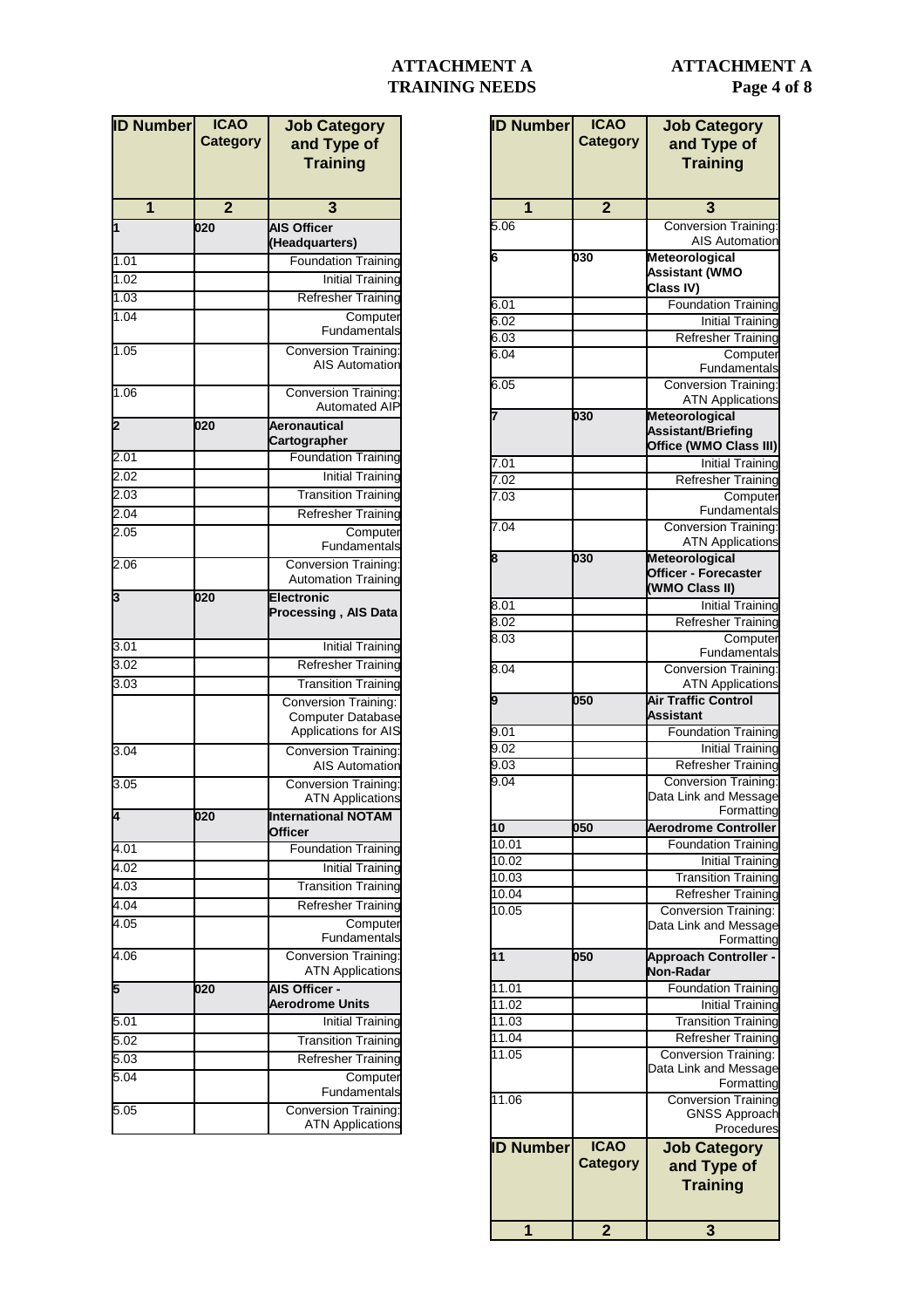## **ATTACHMENT A Page 5 of 8**

| 15.03            |                  | Conversion Training:<br><b>RNP Airspace</b>              |
|------------------|------------------|----------------------------------------------------------|
| 15.04            |                  | <b>Conversion Training:</b>                              |
|                  |                  | GNSS                                                     |
| 15.05            |                  | <b>Conversion Training:</b>                              |
|                  |                  | <b>RNAV</b>                                              |
| 16               | 050              | <b>Search and Rescue</b>                                 |
| 16.01            |                  | Coordinator<br><b>Foundation Training</b>                |
| 16.02            |                  | <b>Initial Training</b>                                  |
| 16.03            |                  | Transition Training                                      |
| 16.04            |                  | Refresher Training                                       |
| 16.05            |                  | <b>Conversion Training:</b>                              |
|                  |                  | AMSS, GNSS and ADS                                       |
| 17               | 050              | <b>Air Traffic Control</b>                               |
|                  |                  | Automation<br><b>Foundation Training</b>                 |
| 17.01<br>17.02   |                  | <b>Initial Training</b>                                  |
| 17.03            |                  | <b>Transition Training</b>                               |
| 17.04            |                  | Refresher Training                                       |
| 17.05            |                  | <b>Conversion Training:</b>                              |
|                  |                  | Data Communications                                      |
| 17.06            |                  | <b>Conversion Training:</b>                              |
|                  |                  | LAN/WAN                                                  |
| 17.07            |                  | <b>Conversion Training:</b><br><b>ATM Automation and</b> |
|                  |                  | Algorithm Development                                    |
| 17.08            |                  | <b>Conversion Training:</b>                              |
|                  |                  | Software Design,                                         |
|                  |                  | Development and                                          |
| 18               | $\overline{050}$ | Testing<br><b>Air Traffic Control</b>                    |
|                  |                  | <b>Supervisor</b>                                        |
| 18.01            |                  | <b>Transition Training</b>                               |
| 18.02            |                  | <b>Refresher Training</b>                                |
| 18.03            |                  | Conversion Training:                                     |
|                  |                  | Data Link and Message                                    |
|                  |                  | Formatting                                               |
| 18.04            |                  | <b>Conversion Training:</b><br><b>GNSS Enroute</b>       |
|                  |                  | Procedures                                               |
| 18.05            |                  | <b>Conversion Training</b>                               |
|                  |                  | <b>GNSS Approach</b>                                     |
| 18.06            |                  | Procedures<br>Conversion training:                       |
|                  |                  | ADS Surveillance and                                     |
|                  |                  | Separation Procedures                                    |
| 18.07            |                  | <b>Conversion Training</b>                               |
|                  |                  | <b>Automation Procedures</b>                             |
| <b>ID Number</b> | <b>ICAO</b>      | <b>Job Category</b>                                      |
|                  | <b>Category</b>  | and Type of                                              |
|                  |                  | <b>Training</b>                                          |
|                  |                  |                                                          |
| 1                | $\overline{2}$   | 3                                                        |
| 18.08            |                  | <b>Conversion Training:</b>                              |
|                  |                  | RNAV and RNP                                             |
|                  |                  | Procedures                                               |
| 19               | 050              | <b>Senior Manager</b>                                    |
| 19.01            |                  | <b>Transition Training</b>                               |
| 19.02            |                  | <b>Conversion Training:</b><br>Operational Planning      |
|                  |                  | for CNS/ATM Systems                                      |
| 20               | 050              | <b>Facility Management</b>                               |
|                  |                  | and Planning                                             |
| 20.01            |                  | <b>Initial Training</b>                                  |
| 20.02            |                  | <b>Transition Training</b>                               |
| 20.03            |                  | <b>Technical Planning for</b><br>CNS/ATM System          |
|                  |                  |                                                          |
|                  |                  |                                                          |
| 21               | 050              | Data processing and<br><b>Display</b>                    |

| $\overline{12}$  | 050             | <b>Approach Controller -</b><br>Radar         |
|------------------|-----------------|-----------------------------------------------|
| 12.01            |                 | <b>Foundation Training</b>                    |
| 12.02            |                 | <b>Initial Training</b>                       |
|                  |                 |                                               |
| 12.03            |                 | <b>Transition Training</b>                    |
| 12.04            |                 | <b>Refresher Training</b>                     |
| 12.05            |                 | Conversion Training:                          |
|                  |                 | Data Link and Message                         |
|                  |                 | Formatting                                    |
| 12.06            |                 | <b>Conversion Training</b>                    |
|                  |                 | <b>GNSS Approach</b>                          |
|                  |                 | Procedures                                    |
| 12.07            |                 | Conversion training -                         |
|                  |                 | ADS Surveillance and                          |
|                  |                 | Separation Procedures                         |
| 12.08            |                 | <b>Conversion Training:</b>                   |
|                  |                 | <b>Automation Procedures</b>                  |
|                  |                 | <b>Conversion Training:</b>                   |
| 12.09            |                 |                                               |
|                  |                 | <b>RNP Procedures</b>                         |
| 13               | 050             | <b>Area Controller -</b>                      |
|                  |                 | Radar                                         |
| 13.01            |                 | <b>Foundation Training</b>                    |
| 13.02            |                 | <b>Initial Training</b>                       |
| 13.03            |                 | <b>Transition Training</b>                    |
|                  |                 |                                               |
| 13.04            |                 | <b>Refresher Training</b>                     |
| 13.05            |                 | Conversion Training:                          |
|                  |                 | Data Link and Message                         |
|                  |                 | Formatting                                    |
| 13.06            |                 | <b>Conversion Training:</b>                   |
|                  |                 | <b>GNSS Enroute</b>                           |
| 13.07            |                 | <b>Conversion Training</b>                    |
|                  |                 | <b>GNSS Approach</b>                          |
|                  |                 | Procedures                                    |
| 13.08            |                 | Conversion training -                         |
|                  |                 | ADS Surveillance and                          |
|                  |                 | <b>Separation Procedures</b>                  |
| 13.09            |                 | <b>Conversion Training</b>                    |
|                  |                 | Automation Procedures                         |
| 13.10            |                 | <b>Conversion Training:</b>                   |
|                  |                 | <b>RNP Procedures</b>                         |
|                  |                 |                                               |
|                  |                 |                                               |
| $\overline{14}$  | 050             | <b>Area Controller - Non-</b>                 |
|                  |                 | Radar                                         |
| 14.01            |                 | <b>Initial Training</b>                       |
| 14.02            |                 | <b>Transition Training</b>                    |
| 14.03            |                 | Refresher Training                            |
| 14.04            |                 | <b>Conversion Training:</b>                   |
|                  |                 | Data Link and Message                         |
|                  |                 |                                               |
|                  |                 | Formatting                                    |
| 14.05            |                 | <b>Conversion Training:</b>                   |
|                  |                 | <b>GNSS Enroute</b>                           |
| 14.06            |                 | <b>Conversion Training</b>                    |
|                  |                 | <b>GNSS Approach</b>                          |
|                  |                 | Procedures                                    |
| 14.07            |                 | Conversion training:                          |
|                  |                 |                                               |
|                  |                 | ADS Surveillance and<br>Separation Procedures |
| 14.08            |                 | <b>Conversion Training:</b>                   |
|                  |                 | <b>Automation Procedures</b>                  |
| <b>ID Number</b> | <b>ICAO</b>     | <b>Job Category</b>                           |
|                  | <b>Category</b> |                                               |
|                  |                 | and Type of                                   |
|                  |                 | <b>Training</b>                               |
|                  |                 |                                               |
|                  |                 |                                               |
| 1                | $\overline{2}$  | 3                                             |
| 14.09            |                 | <b>Conversion Training:</b>                   |
|                  |                 | Separation Procedures                         |
| 14.10            |                 | <b>Conversion Training:</b>                   |
|                  |                 | <b>RNP Procedures</b>                         |
| $\overline{15}$  | 050             | <b>Airspace Planning</b>                      |
| 15.01            |                 | <b>Transition Training</b>                    |
| 15.02            |                 | <b>Conversion Training:</b>                   |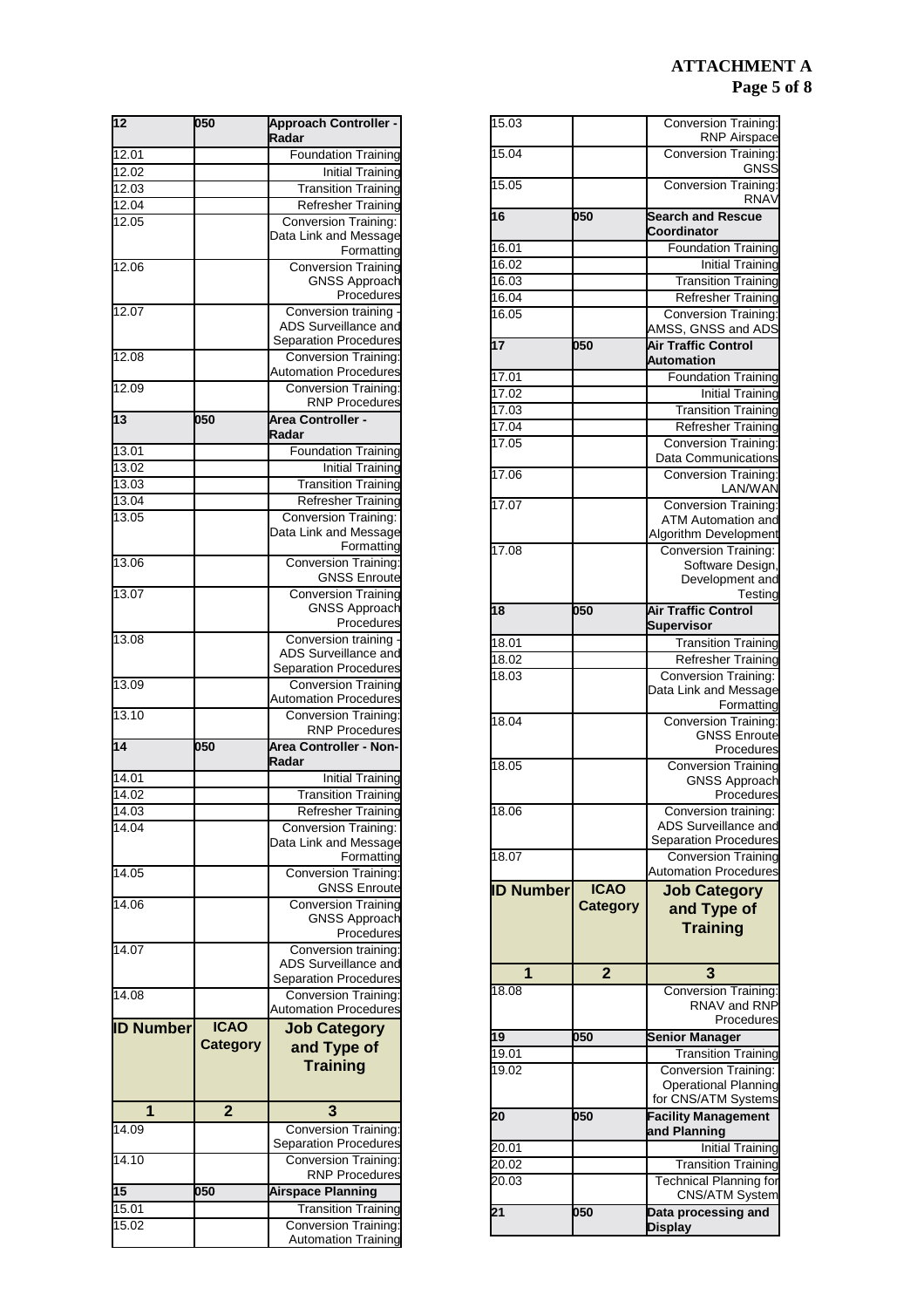# **ATTACHMENT A Page 6 of 8**

| 29.03              |                 | Conversion Training:                                                                                                                                                                                                                                                                                                                                                                                                                                                                                                                                                  |
|--------------------|-----------------|-----------------------------------------------------------------------------------------------------------------------------------------------------------------------------------------------------------------------------------------------------------------------------------------------------------------------------------------------------------------------------------------------------------------------------------------------------------------------------------------------------------------------------------------------------------------------|
|                    |                 | Application of GNSS                                                                                                                                                                                                                                                                                                                                                                                                                                                                                                                                                   |
| 29.04              |                 | Conversion Training:                                                                                                                                                                                                                                                                                                                                                                                                                                                                                                                                                  |
|                    |                 | <b>Computer Messaging</b>                                                                                                                                                                                                                                                                                                                                                                                                                                                                                                                                             |
| 30                 | 120             | <b>Airport Management -</b>                                                                                                                                                                                                                                                                                                                                                                                                                                                                                                                                           |
|                    |                 | Administration                                                                                                                                                                                                                                                                                                                                                                                                                                                                                                                                                        |
| 30.01              |                 | <b>Initial Training</b>                                                                                                                                                                                                                                                                                                                                                                                                                                                                                                                                               |
| 30.02              |                 | Commercial<br>Management                                                                                                                                                                                                                                                                                                                                                                                                                                                                                                                                              |
| 30.03              |                 | <b>Computer Applications</b>                                                                                                                                                                                                                                                                                                                                                                                                                                                                                                                                          |
| $30.\overline{04}$ |                 | <b>Conversion Training:</b>                                                                                                                                                                                                                                                                                                                                                                                                                                                                                                                                           |
|                    |                 | Computer Messaging                                                                                                                                                                                                                                                                                                                                                                                                                                                                                                                                                    |
| 31                 | 120             | <b>Airport Management -</b>                                                                                                                                                                                                                                                                                                                                                                                                                                                                                                                                           |
|                    |                 | <b>Technical</b>                                                                                                                                                                                                                                                                                                                                                                                                                                                                                                                                                      |
| 31.01              |                 | <b>Initial Training</b>                                                                                                                                                                                                                                                                                                                                                                                                                                                                                                                                               |
| 31.02              |                 | <b>Airport Safety</b>                                                                                                                                                                                                                                                                                                                                                                                                                                                                                                                                                 |
| 31.03              |                 | Airport Operations and                                                                                                                                                                                                                                                                                                                                                                                                                                                                                                                                                |
|                    |                 | Inspection                                                                                                                                                                                                                                                                                                                                                                                                                                                                                                                                                            |
| 31.04              |                 | <b>Airport Noise Control</b>                                                                                                                                                                                                                                                                                                                                                                                                                                                                                                                                          |
| 31.05              |                 | <b>Airport Emergency</b>                                                                                                                                                                                                                                                                                                                                                                                                                                                                                                                                              |
|                    |                 | Planning                                                                                                                                                                                                                                                                                                                                                                                                                                                                                                                                                              |
| 32                 | 160             | <b>Communications</b>                                                                                                                                                                                                                                                                                                                                                                                                                                                                                                                                                 |
|                    |                 | Maintenance -                                                                                                                                                                                                                                                                                                                                                                                                                                                                                                                                                         |
|                    |                 | <b>HF/VHF</b>                                                                                                                                                                                                                                                                                                                                                                                                                                                                                                                                                         |
| 32.01              |                 | Foundation training                                                                                                                                                                                                                                                                                                                                                                                                                                                                                                                                                   |
| 32.02              |                 | <b>VHF Equipment</b>                                                                                                                                                                                                                                                                                                                                                                                                                                                                                                                                                  |
|                    |                 | <b>Specific Training</b>                                                                                                                                                                                                                                                                                                                                                                                                                                                                                                                                              |
| 32.03              |                 | <b>HF Equipment Specific</b>                                                                                                                                                                                                                                                                                                                                                                                                                                                                                                                                          |
|                    |                 | Training                                                                                                                                                                                                                                                                                                                                                                                                                                                                                                                                                              |
| 32.04              |                 | The following<br>Note:<br>rows should indicate                                                                                                                                                                                                                                                                                                                                                                                                                                                                                                                        |
|                    |                 | the specific equipment                                                                                                                                                                                                                                                                                                                                                                                                                                                                                                                                                |
|                    |                 | training requirements                                                                                                                                                                                                                                                                                                                                                                                                                                                                                                                                                 |
| <b>ID Number</b>   | <b>ICAO</b>     | <b>Job Category</b>                                                                                                                                                                                                                                                                                                                                                                                                                                                                                                                                                   |
|                    | <b>Category</b> | and Type of                                                                                                                                                                                                                                                                                                                                                                                                                                                                                                                                                           |
|                    |                 |                                                                                                                                                                                                                                                                                                                                                                                                                                                                                                                                                                       |
|                    |                 |                                                                                                                                                                                                                                                                                                                                                                                                                                                                                                                                                                       |
|                    |                 | <b>Training</b>                                                                                                                                                                                                                                                                                                                                                                                                                                                                                                                                                       |
|                    |                 |                                                                                                                                                                                                                                                                                                                                                                                                                                                                                                                                                                       |
| 1                  | $\overline{2}$  | 3                                                                                                                                                                                                                                                                                                                                                                                                                                                                                                                                                                     |
| 33                 | 160             | <b>Communications</b>                                                                                                                                                                                                                                                                                                                                                                                                                                                                                                                                                 |
|                    |                 | <b>Maintenance - Fixed</b>                                                                                                                                                                                                                                                                                                                                                                                                                                                                                                                                            |
|                    |                 | Links                                                                                                                                                                                                                                                                                                                                                                                                                                                                                                                                                                 |
| 33.01              |                 |                                                                                                                                                                                                                                                                                                                                                                                                                                                                                                                                                                       |
| 33.02              |                 |                                                                                                                                                                                                                                                                                                                                                                                                                                                                                                                                                                       |
|                    |                 |                                                                                                                                                                                                                                                                                                                                                                                                                                                                                                                                                                       |
|                    |                 |                                                                                                                                                                                                                                                                                                                                                                                                                                                                                                                                                                       |
| 33.03              |                 |                                                                                                                                                                                                                                                                                                                                                                                                                                                                                                                                                                       |
|                    |                 |                                                                                                                                                                                                                                                                                                                                                                                                                                                                                                                                                                       |
|                    |                 |                                                                                                                                                                                                                                                                                                                                                                                                                                                                                                                                                                       |
| 34                 | 160             | <b>Communications</b>                                                                                                                                                                                                                                                                                                                                                                                                                                                                                                                                                 |
|                    |                 | Maintenance -                                                                                                                                                                                                                                                                                                                                                                                                                                                                                                                                                         |
|                    |                 | <b>AFTN/CIDIN Centre</b>                                                                                                                                                                                                                                                                                                                                                                                                                                                                                                                                              |
| 34.01              |                 |                                                                                                                                                                                                                                                                                                                                                                                                                                                                                                                                                                       |
| 34.02              |                 |                                                                                                                                                                                                                                                                                                                                                                                                                                                                                                                                                                       |
|                    |                 |                                                                                                                                                                                                                                                                                                                                                                                                                                                                                                                                                                       |
| 34.03              |                 |                                                                                                                                                                                                                                                                                                                                                                                                                                                                                                                                                                       |
|                    |                 |                                                                                                                                                                                                                                                                                                                                                                                                                                                                                                                                                                       |
| 34.04              |                 |                                                                                                                                                                                                                                                                                                                                                                                                                                                                                                                                                                       |
| 34.05              |                 |                                                                                                                                                                                                                                                                                                                                                                                                                                                                                                                                                                       |
|                    |                 |                                                                                                                                                                                                                                                                                                                                                                                                                                                                                                                                                                       |
|                    |                 |                                                                                                                                                                                                                                                                                                                                                                                                                                                                                                                                                                       |
|                    |                 |                                                                                                                                                                                                                                                                                                                                                                                                                                                                                                                                                                       |
| 35                 | 160             | <b>Navigation Aids</b>                                                                                                                                                                                                                                                                                                                                                                                                                                                                                                                                                |
|                    |                 | Maintenance -<br><b>NDB/VOR/ILS/DME</b>                                                                                                                                                                                                                                                                                                                                                                                                                                                                                                                               |
| 35.01              |                 |                                                                                                                                                                                                                                                                                                                                                                                                                                                                                                                                                                       |
| 35.02              |                 |                                                                                                                                                                                                                                                                                                                                                                                                                                                                                                                                                                       |
|                    |                 |                                                                                                                                                                                                                                                                                                                                                                                                                                                                                                                                                                       |
| 35.03              |                 |                                                                                                                                                                                                                                                                                                                                                                                                                                                                                                                                                                       |
|                    |                 | Foundation training<br><b>Equipment Specific</b><br>Training (UHF, HF,<br>VHF, microwave/V-Sat)<br>Note: The following<br>rows should indicate<br>the specific equipment<br>training requirements<br>Foundation training<br>Computer<br>Fundamentals<br>Computer and<br>Switching Technology<br><b>Data Communications</b><br>Note: The following<br>rows should indicate<br>the specific equipment<br>training requirements<br>Foundation training<br><b>Equipment Specific</b><br>Training<br>Note: The following<br>rows should indicate<br>the specific equipment |

| 21.01              |                 | <b>Initial Training</b>                                                                                                       |
|--------------------|-----------------|-------------------------------------------------------------------------------------------------------------------------------|
| 21.02              |                 | <b>Conversion Training:</b>                                                                                                   |
|                    |                 | Software Design,                                                                                                              |
|                    |                 | Development and<br>Testing                                                                                                    |
| 21.03              |                 | <b>Conversion Training:</b>                                                                                                   |
|                    |                 | <b>Automated Flight Strips</b>                                                                                                |
| 21.04              |                 | <b>Conversion Training:</b>                                                                                                   |
|                    |                 | <b>ADS Processing</b>                                                                                                         |
| 21.05              |                 | Conversion Training:                                                                                                          |
|                    |                 | Data Communications<br>(LAN/WAN)                                                                                              |
| 21.06              |                 | Conversion Training:                                                                                                          |
|                    |                 | Data Link                                                                                                                     |
|                    |                 | Communications                                                                                                                |
| 22                 | 050             | <b>Human/Computer</b>                                                                                                         |
|                    |                 | Interface                                                                                                                     |
| 22.01              |                 | <b>Initial Training</b>                                                                                                       |
| 22.02              |                 | <b>Conversion Training:</b>                                                                                                   |
|                    |                 | Human Factors and<br><b>Automation Design</b>                                                                                 |
| 22.03              |                 | <b>Conversion Training:</b>                                                                                                   |
|                    |                 | Software Design,                                                                                                              |
|                    |                 | Development and                                                                                                               |
|                    |                 | Evaluation                                                                                                                    |
| 23                 | 100             | <b>Airport Maintenance -</b>                                                                                                  |
|                    |                 | Electrical                                                                                                                    |
| 23.01              |                 | <b>Foundation Training</b>                                                                                                    |
| 23.02              |                 | <b>General Maintenance</b>                                                                                                    |
| 23.03              |                 | <b>Airport Lighting</b>                                                                                                       |
| 23.04<br>24        |                 | <b>Power Generation</b>                                                                                                       |
|                    | 100             | <b>Airport Maintenance -</b><br>Mechanical                                                                                    |
| 24.01              |                 | <b>Foundation Training</b>                                                                                                    |
| 24.02              |                 | <b>General Maintenance</b>                                                                                                    |
| 24.03              |                 | Airconditioning                                                                                                               |
|                    |                 |                                                                                                                               |
|                    |                 |                                                                                                                               |
| 25                 | 100             | <b>Airport Maintenance -</b><br><b>Pavement</b>                                                                               |
| 25.01              |                 | Maintenance and                                                                                                               |
|                    |                 | Repair                                                                                                                        |
| 25.02              |                 | Testing                                                                                                                       |
| <b>ID Number</b>   | <b>ICAO</b>     | <b>Job Category</b>                                                                                                           |
|                    | <b>Category</b> | and Type of                                                                                                                   |
|                    |                 | <b>Training</b>                                                                                                               |
|                    |                 |                                                                                                                               |
|                    |                 |                                                                                                                               |
| 1                  | $\overline{2}$  | 3                                                                                                                             |
| 26                 | 100             | <b>Material Procurement</b>                                                                                                   |
|                    |                 | & Stock Control                                                                                                               |
| $26.\overline{01}$ |                 | <b>Foundation Training</b>                                                                                                    |
| 26.02<br>26.03     |                 |                                                                                                                               |
|                    |                 | <b>Computer Database</b><br>Applications                                                                                      |
| 26.04              |                 | <b>Computer Messaging</b>                                                                                                     |
| 27                 | 110             | Airport Fire Fighter -                                                                                                        |
|                    |                 | Basic                                                                                                                         |
| 27.01              |                 | Foundation training                                                                                                           |
| $27.\overline{02}$ |                 |                                                                                                                               |
| $27.\overline{03}$ |                 | <b>Refresher Training</b>                                                                                                     |
| 28                 | 110             | <b>Airport Fire Officer -</b>                                                                                                 |
|                    |                 | Junior                                                                                                                        |
| 28.01              |                 |                                                                                                                               |
| $28.\overline{02}$ |                 | <b>Transition Training</b>                                                                                                    |
| 28.03              |                 |                                                                                                                               |
| 28.04              |                 | <b>Refresher Training</b><br><b>Conversion Training:</b>                                                                      |
|                    |                 | Application of GNSS                                                                                                           |
| 28.05<br>29        | 110             | <b>Initial Training</b><br>Initial Training<br>Initial Training<br><b>Computer Messaging</b><br><b>Airport Fire Officer -</b> |
|                    |                 | Senior                                                                                                                        |
| 29.01              |                 | <b>Transition training</b><br><b>Refresher Training</b>                                                                       |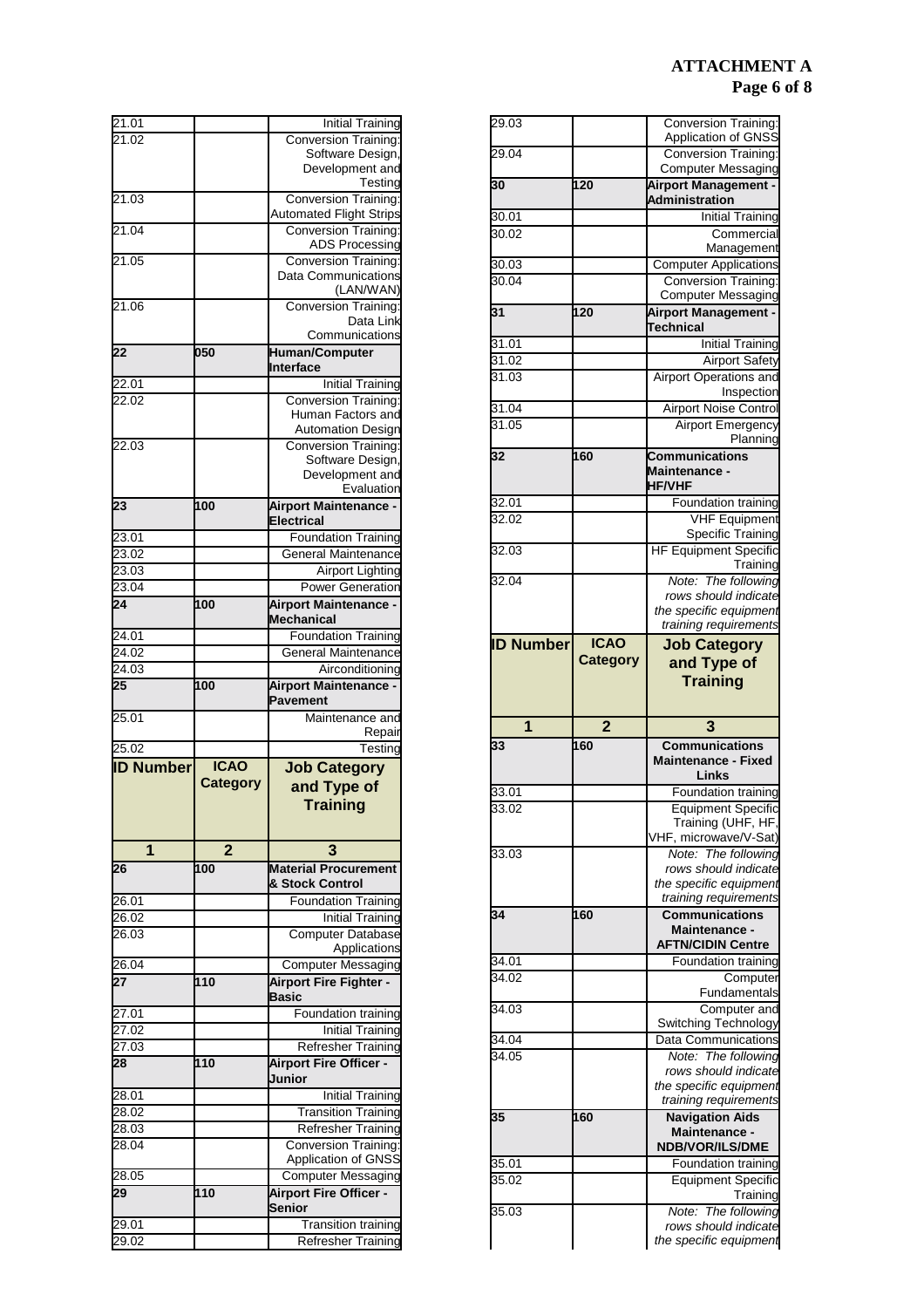## **ATTACHMENT A Page 7 of 8**

|                  |                 | Messaging                                                                                                                                                                                                                                                                                                                                                                                                                                                                                                                                                                                               |
|------------------|-----------------|---------------------------------------------------------------------------------------------------------------------------------------------------------------------------------------------------------------------------------------------------------------------------------------------------------------------------------------------------------------------------------------------------------------------------------------------------------------------------------------------------------------------------------------------------------------------------------------------------------|
| 41.06            |                 | Conversion Training:                                                                                                                                                                                                                                                                                                                                                                                                                                                                                                                                                                                    |
|                  |                 | <b>Equipment Specific</b>                                                                                                                                                                                                                                                                                                                                                                                                                                                                                                                                                                               |
|                  |                 | Training (ATN)                                                                                                                                                                                                                                                                                                                                                                                                                                                                                                                                                                                          |
| 41.07            |                 | Note: The following                                                                                                                                                                                                                                                                                                                                                                                                                                                                                                                                                                                     |
|                  |                 | rows should indicate                                                                                                                                                                                                                                                                                                                                                                                                                                                                                                                                                                                    |
|                  |                 | the specific equipment                                                                                                                                                                                                                                                                                                                                                                                                                                                                                                                                                                                  |
|                  |                 | training requirements                                                                                                                                                                                                                                                                                                                                                                                                                                                                                                                                                                                   |
| 42               | 170             | <b>Communication</b>                                                                                                                                                                                                                                                                                                                                                                                                                                                                                                                                                                                    |
|                  |                 | <b>Operations -</b>                                                                                                                                                                                                                                                                                                                                                                                                                                                                                                                                                                                     |
|                  |                 | <b>Supervisor</b>                                                                                                                                                                                                                                                                                                                                                                                                                                                                                                                                                                                       |
| 42.01            |                 | Transition Training                                                                                                                                                                                                                                                                                                                                                                                                                                                                                                                                                                                     |
| 42.02            |                 | Conversion Training:                                                                                                                                                                                                                                                                                                                                                                                                                                                                                                                                                                                    |
|                  |                 | Computer                                                                                                                                                                                                                                                                                                                                                                                                                                                                                                                                                                                                |
|                  |                 | Fundamentals                                                                                                                                                                                                                                                                                                                                                                                                                                                                                                                                                                                            |
| 42.03            |                 | <b>Conversion Training:</b>                                                                                                                                                                                                                                                                                                                                                                                                                                                                                                                                                                             |
|                  |                 | <b>ATN Applications</b>                                                                                                                                                                                                                                                                                                                                                                                                                                                                                                                                                                                 |
|                  |                 |                                                                                                                                                                                                                                                                                                                                                                                                                                                                                                                                                                                                         |
| <b>ID Number</b> | <b>ICAO</b>     | <b>Job Category</b>                                                                                                                                                                                                                                                                                                                                                                                                                                                                                                                                                                                     |
|                  | <b>Category</b> | and Type of                                                                                                                                                                                                                                                                                                                                                                                                                                                                                                                                                                                             |
|                  |                 | <b>Training</b>                                                                                                                                                                                                                                                                                                                                                                                                                                                                                                                                                                                         |
|                  |                 |                                                                                                                                                                                                                                                                                                                                                                                                                                                                                                                                                                                                         |
|                  |                 |                                                                                                                                                                                                                                                                                                                                                                                                                                                                                                                                                                                                         |
| 1                | $\overline{2}$  | 3                                                                                                                                                                                                                                                                                                                                                                                                                                                                                                                                                                                                       |
| 42.04            |                 | <b>Computer Applications:</b>                                                                                                                                                                                                                                                                                                                                                                                                                                                                                                                                                                           |
|                  |                 | Data Communications                                                                                                                                                                                                                                                                                                                                                                                                                                                                                                                                                                                     |
|                  |                 | and Computer                                                                                                                                                                                                                                                                                                                                                                                                                                                                                                                                                                                            |
|                  |                 | Messaging                                                                                                                                                                                                                                                                                                                                                                                                                                                                                                                                                                                               |
| 42.05            |                 |                                                                                                                                                                                                                                                                                                                                                                                                                                                                                                                                                                                                         |
|                  |                 | <b>Conversion Training:</b>                                                                                                                                                                                                                                                                                                                                                                                                                                                                                                                                                                             |
|                  |                 | <b>Equipment Specific</b>                                                                                                                                                                                                                                                                                                                                                                                                                                                                                                                                                                               |
|                  |                 | Training (ATN)                                                                                                                                                                                                                                                                                                                                                                                                                                                                                                                                                                                          |
| 42.06            |                 | Note: The following                                                                                                                                                                                                                                                                                                                                                                                                                                                                                                                                                                                     |
|                  |                 | rows should indicate                                                                                                                                                                                                                                                                                                                                                                                                                                                                                                                                                                                    |
|                  |                 | the specific equipment                                                                                                                                                                                                                                                                                                                                                                                                                                                                                                                                                                                  |
|                  |                 | training requirements                                                                                                                                                                                                                                                                                                                                                                                                                                                                                                                                                                                   |
|                  |                 | <b>Conversion Training:</b>                                                                                                                                                                                                                                                                                                                                                                                                                                                                                                                                                                             |
|                  |                 |                                                                                                                                                                                                                                                                                                                                                                                                                                                                                                                                                                                                         |
|                  |                 |                                                                                                                                                                                                                                                                                                                                                                                                                                                                                                                                                                                                         |
|                  |                 |                                                                                                                                                                                                                                                                                                                                                                                                                                                                                                                                                                                                         |
| 43               | 170             | <b>Communication</b>                                                                                                                                                                                                                                                                                                                                                                                                                                                                                                                                                                                    |
|                  |                 | <b>Operations -</b>                                                                                                                                                                                                                                                                                                                                                                                                                                                                                                                                                                                     |
|                  |                 | <b>Management</b>                                                                                                                                                                                                                                                                                                                                                                                                                                                                                                                                                                                       |
| 43.01            |                 |                                                                                                                                                                                                                                                                                                                                                                                                                                                                                                                                                                                                         |
| 43.02            |                 |                                                                                                                                                                                                                                                                                                                                                                                                                                                                                                                                                                                                         |
|                  |                 |                                                                                                                                                                                                                                                                                                                                                                                                                                                                                                                                                                                                         |
|                  |                 |                                                                                                                                                                                                                                                                                                                                                                                                                                                                                                                                                                                                         |
| 43.03            |                 |                                                                                                                                                                                                                                                                                                                                                                                                                                                                                                                                                                                                         |
|                  |                 | <b>Conversion Training:</b>                                                                                                                                                                                                                                                                                                                                                                                                                                                                                                                                                                             |
| 43.04            |                 | Computer Applications:                                                                                                                                                                                                                                                                                                                                                                                                                                                                                                                                                                                  |
|                  |                 |                                                                                                                                                                                                                                                                                                                                                                                                                                                                                                                                                                                                         |
|                  |                 |                                                                                                                                                                                                                                                                                                                                                                                                                                                                                                                                                                                                         |
|                  |                 |                                                                                                                                                                                                                                                                                                                                                                                                                                                                                                                                                                                                         |
| 43.05            |                 |                                                                                                                                                                                                                                                                                                                                                                                                                                                                                                                                                                                                         |
|                  |                 |                                                                                                                                                                                                                                                                                                                                                                                                                                                                                                                                                                                                         |
|                  |                 |                                                                                                                                                                                                                                                                                                                                                                                                                                                                                                                                                                                                         |
| 43.06            |                 | Note:                                                                                                                                                                                                                                                                                                                                                                                                                                                                                                                                                                                                   |
|                  |                 |                                                                                                                                                                                                                                                                                                                                                                                                                                                                                                                                                                                                         |
|                  |                 |                                                                                                                                                                                                                                                                                                                                                                                                                                                                                                                                                                                                         |
|                  |                 |                                                                                                                                                                                                                                                                                                                                                                                                                                                                                                                                                                                                         |
| 43.07            |                 |                                                                                                                                                                                                                                                                                                                                                                                                                                                                                                                                                                                                         |
|                  |                 |                                                                                                                                                                                                                                                                                                                                                                                                                                                                                                                                                                                                         |
|                  |                 |                                                                                                                                                                                                                                                                                                                                                                                                                                                                                                                                                                                                         |
| 44               |                 |                                                                                                                                                                                                                                                                                                                                                                                                                                                                                                                                                                                                         |
|                  | 170             | <b>ATN Technician</b>                                                                                                                                                                                                                                                                                                                                                                                                                                                                                                                                                                                   |
|                  |                 | (AFTN/ATN Gateway,<br><b>IS and ES)</b>                                                                                                                                                                                                                                                                                                                                                                                                                                                                                                                                                                 |
|                  |                 |                                                                                                                                                                                                                                                                                                                                                                                                                                                                                                                                                                                                         |
|                  |                 |                                                                                                                                                                                                                                                                                                                                                                                                                                                                                                                                                                                                         |
|                  |                 |                                                                                                                                                                                                                                                                                                                                                                                                                                                                                                                                                                                                         |
|                  |                 |                                                                                                                                                                                                                                                                                                                                                                                                                                                                                                                                                                                                         |
|                  |                 |                                                                                                                                                                                                                                                                                                                                                                                                                                                                                                                                                                                                         |
|                  |                 |                                                                                                                                                                                                                                                                                                                                                                                                                                                                                                                                                                                                         |
|                  |                 |                                                                                                                                                                                                                                                                                                                                                                                                                                                                                                                                                                                                         |
|                  |                 |                                                                                                                                                                                                                                                                                                                                                                                                                                                                                                                                                                                                         |
|                  |                 | See Description of New<br>Jobs<br><b>Transition Training</b><br>Computer<br>Fundamentals<br><b>Conversion Training:</b><br><b>ATN Applications</b><br>Data Communications<br>and Computer<br>Messaging<br>Conversion Training:<br><b>Equipment Specific</b><br>Training (ATN)<br>The following<br>rows should indicate<br>the specific equipment<br>training requirements<br>Conversion Training:<br>See Description of New<br>Jobs<br>Initial Training<br>Pre-requisite training:<br><b>Computer Workstation</b><br>Maintenance<br>Installation and<br>troubleshooting of<br><b>Ethernet type LANS</b> |

|                  |                 | training requirements                                      |
|------------------|-----------------|------------------------------------------------------------|
| 35.04            |                 | <b>Conversion Training:</b>                                |
|                  |                 | <b>Equipment Specific</b><br>Training (GNSS, LAAS          |
|                  |                 | and WAAS)                                                  |
| 35.05            |                 | The following<br>Note:                                     |
|                  |                 | rows should indicate                                       |
|                  |                 | the specific equipment<br>training requirements            |
| 36               | 160             | <b>CNS Planner/</b>                                        |
|                  |                 | <b>Installation Manager</b>                                |
| 36.01            |                 | Planning and                                               |
|                  |                 | Installation Initial<br>Training                           |
| 36.02            |                 | Conversion Training for<br><b>CNS/ATM Systems</b>          |
| 37               | 160             | <b>Surveillance</b><br>Maintenance                         |
| 37.01            |                 | Foundation training                                        |
| 37.02            |                 | <b>Equipment Specific</b>                                  |
|                  |                 | Training (Primary and<br>Secondary Radar)                  |
| 37.03            |                 | Note: The following                                        |
|                  |                 | rows should indicate                                       |
|                  |                 | the specific equipment                                     |
| <b>ID Number</b> | <b>ICAO</b>     | training requirements                                      |
|                  |                 | <b>Job Category</b>                                        |
|                  | <b>Category</b> | and Type of                                                |
|                  |                 | <b>Training</b>                                            |
|                  |                 |                                                            |
| 1                | $\overline{2}$  | 3                                                          |
| 37.04            |                 | <b>Conversion Training:</b>                                |
|                  |                 | <b>Equipment Specific</b>                                  |
| 37.05            |                 | Training (ADS)<br>Note: The following                      |
|                  |                 | rows should indicate                                       |
|                  |                 | the specific equipment                                     |
|                  |                 |                                                            |
|                  |                 | training requirements                                      |
| 38               | 160             | Com/NavAids/                                               |
|                  |                 | <b>Surveillance- Support</b>                               |
|                  |                 | <b>Spare Stock Control</b>                                 |
| 38.01<br>38.02   |                 | Foundation training<br><b>Computer Database</b>            |
|                  |                 | Applications                                               |
| 38.03            |                 | <b>Computer Messaging</b>                                  |
| 39               | 160             | <b>CNS - Maintenance</b>                                   |
|                  |                 | <b>Supervisor</b>                                          |
| 39.01            |                 | <b>Transition training</b>                                 |
| 39.02<br>40      |                 | OJT Instructor Training<br><b>Communication</b>            |
|                  | 170             | <b>Operations -</b>                                        |
|                  |                 | <b>Aeronautical Station</b>                                |
|                  |                 | <b>Operator (Mobile)</b>                                   |
| 40.01            |                 | Foundation training                                        |
| 40.02<br>41      |                 | <b>Initial Training</b>                                    |
|                  | 170             | <b>Communication</b><br><b>Operations - Fixed</b>          |
|                  |                 | <b>Service Operator</b>                                    |
| 41.01            |                 | Foundation training                                        |
| 41.02            |                 |                                                            |
|                  |                 | rows should indicate<br>the specific equipment             |
|                  |                 | training requirements                                      |
| 41.03            |                 | <b>Conversion Training:</b>                                |
|                  |                 | Computer                                                   |
|                  |                 | Fundamentals                                               |
| 41.04            |                 | <b>Conversion Training:</b><br><b>ATN Applications</b>     |
| 41.05            |                 | <b>Computer Applications:</b>                              |
|                  |                 | Note: The following<br>Data Communications<br>and Computer |